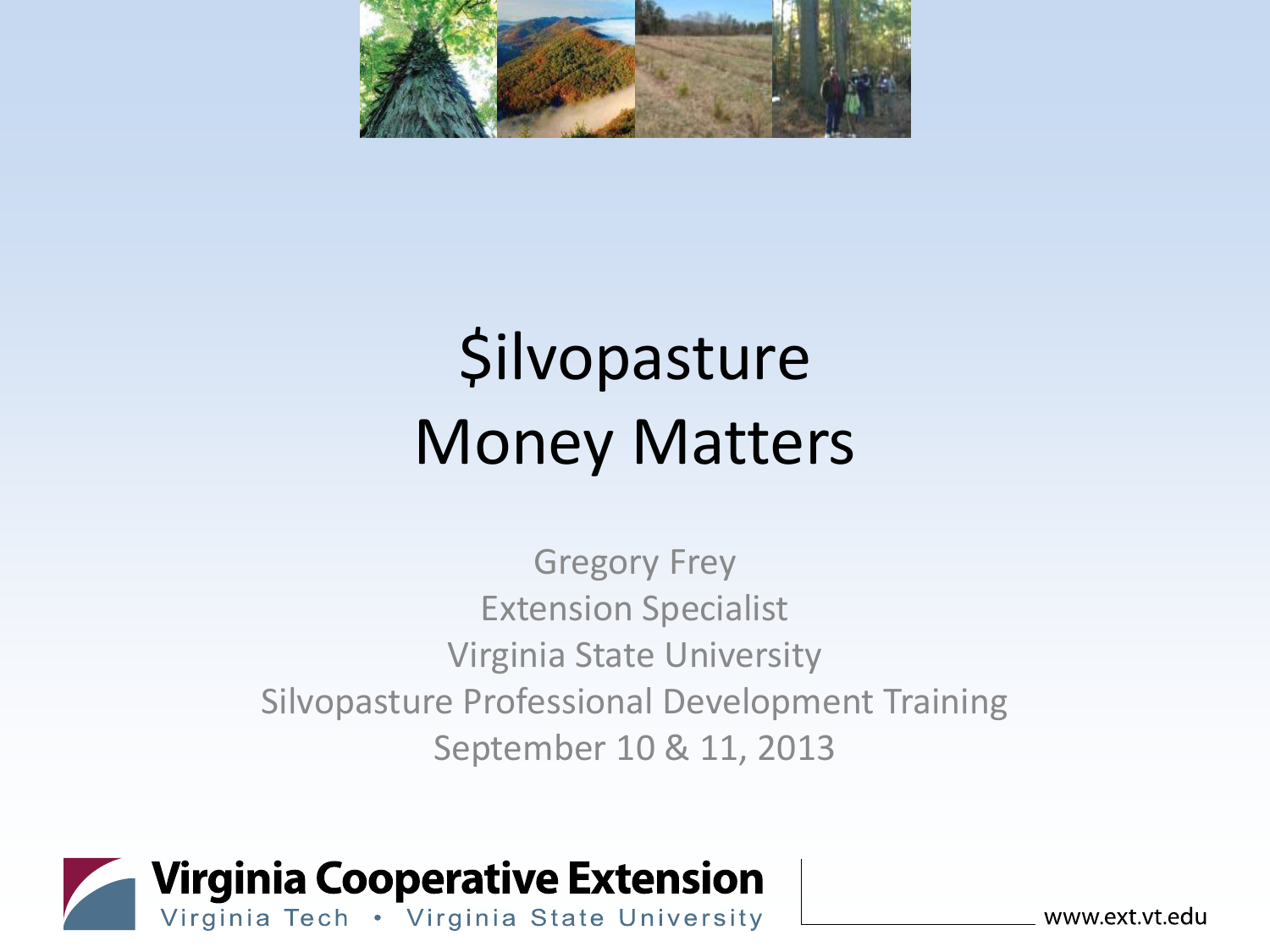# **Outline**

- Introduction
- Investment costs
- Management costs
- Return on investment
- Other considerations



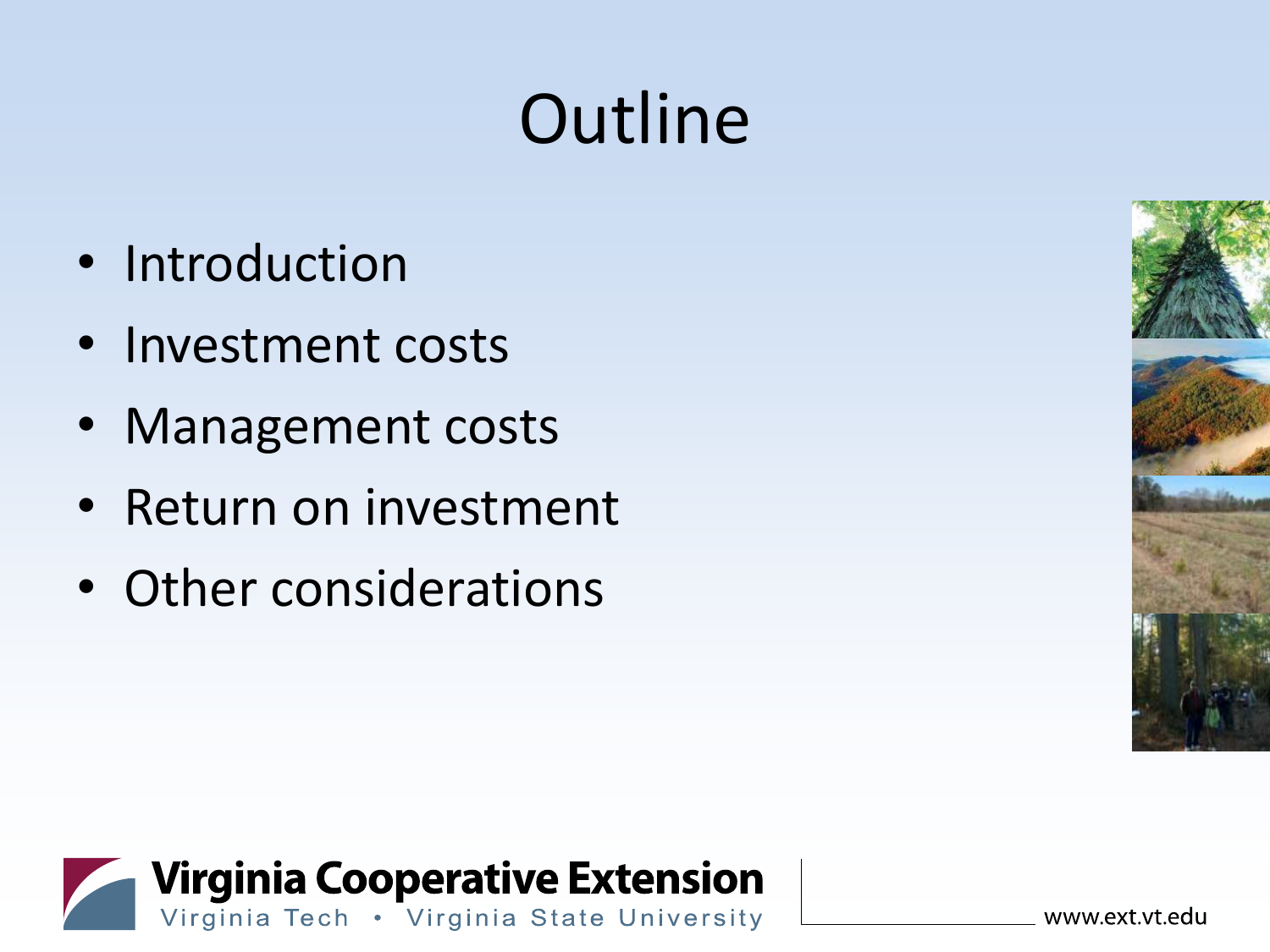# Introduction

- Is silvopasture unusual?
- Is silvopasture a potentially profitable enterprise?
- Is silvopasture economically beneficial for every producer?
- Does silvopasture have higher returns than
	- Forestry?
	- Pasture?



Yes No

Maybe

Yes

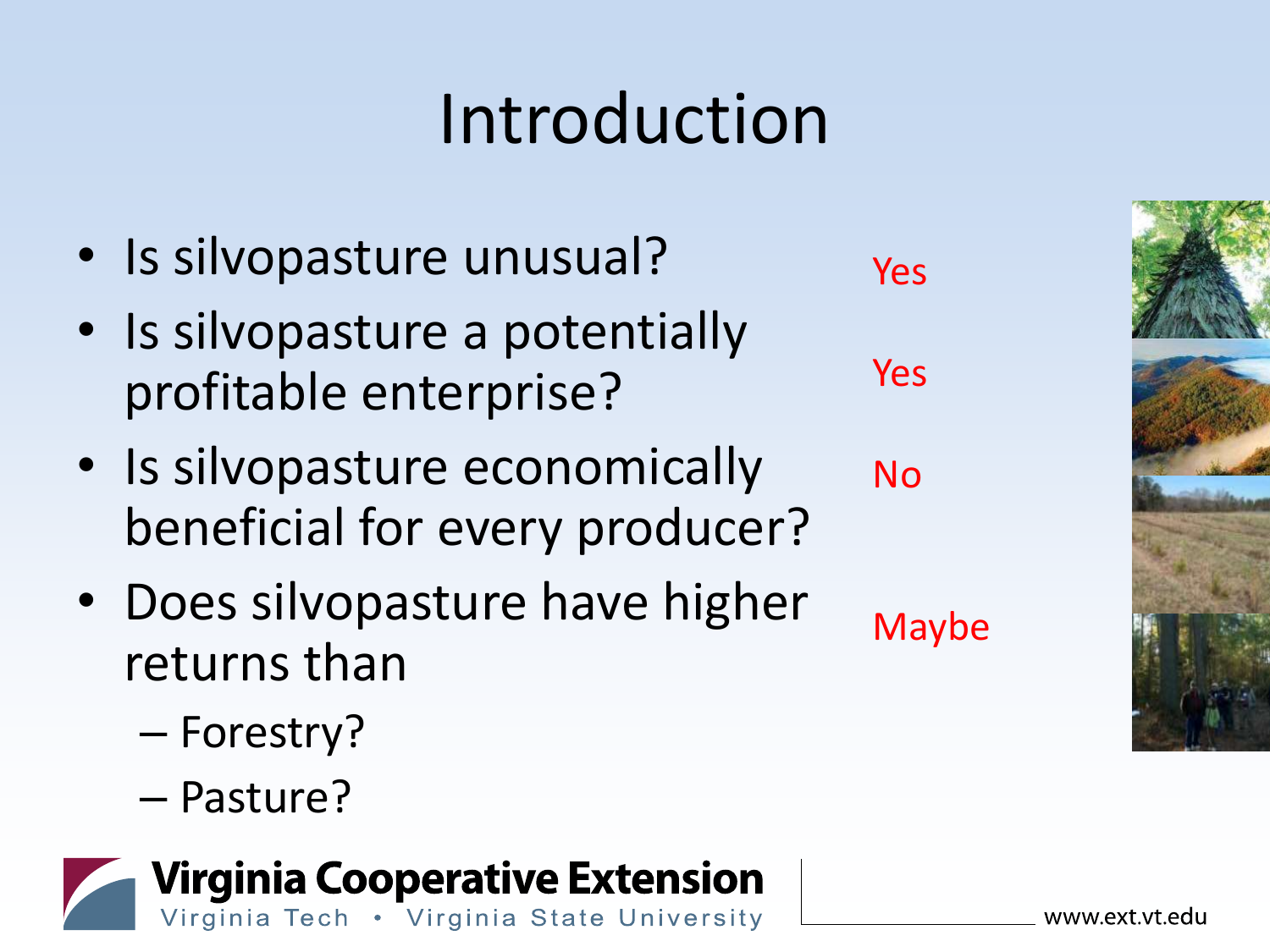#### Investment costs

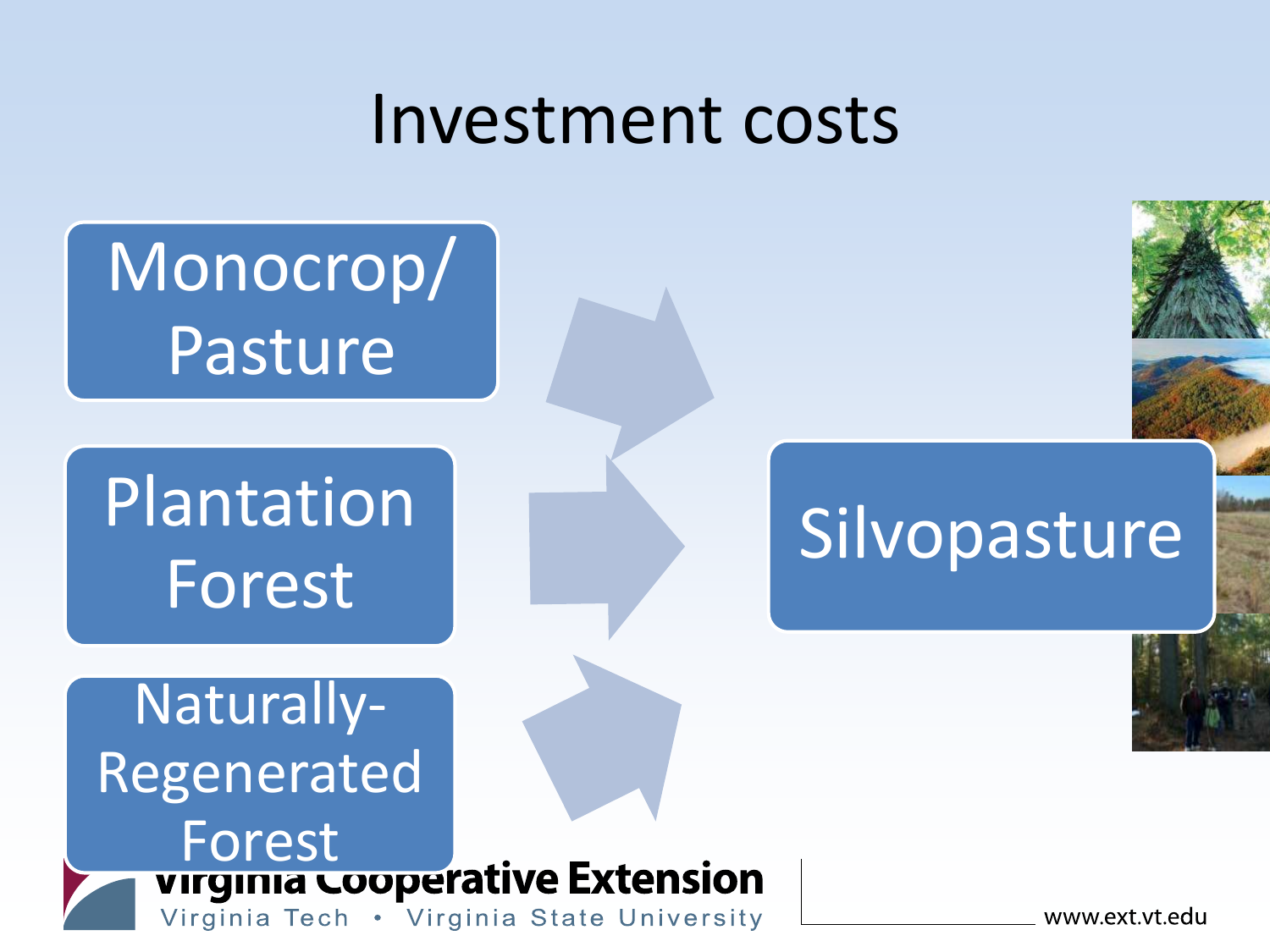#### Investment costs

Considerations

- Starting condition
- Opportunity costs
- Water
- Stumps



Alternative stump removal?



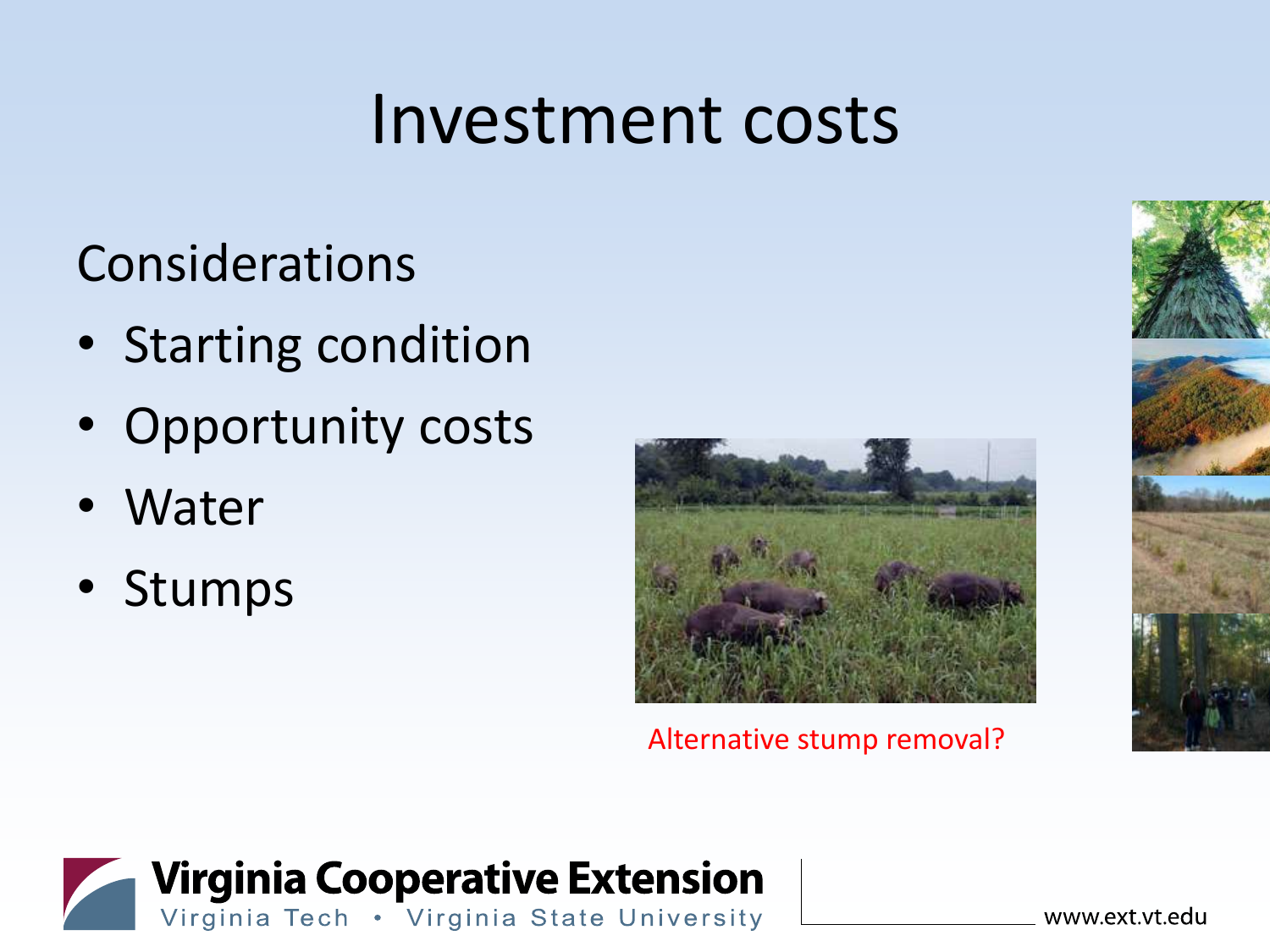### Management costs

- Pruning
- Thinning
- Watering
- Moving livestock



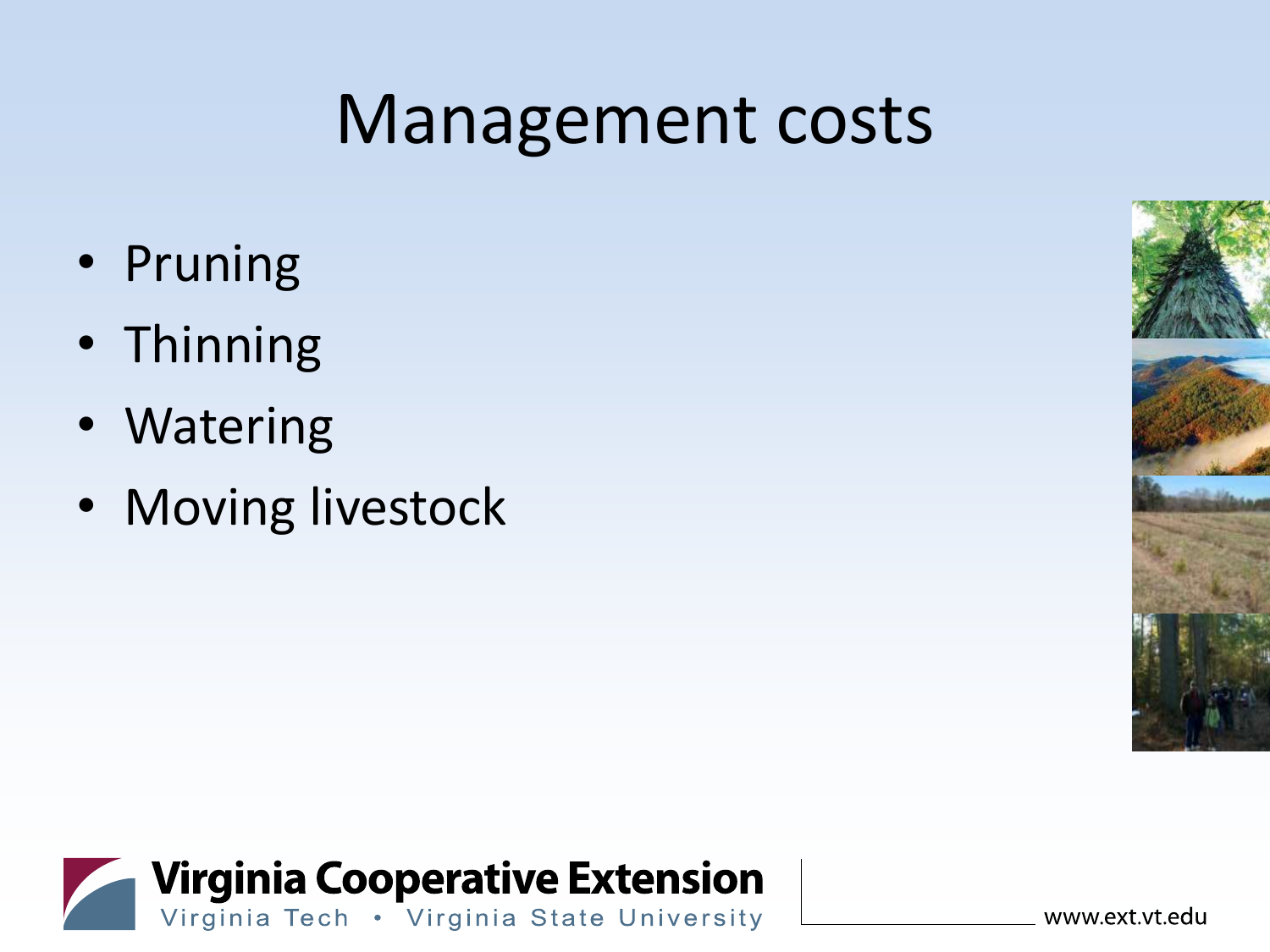## Return on investment

• Timber rotation

– How will trees be re-established?

- Shade
- Wood quality



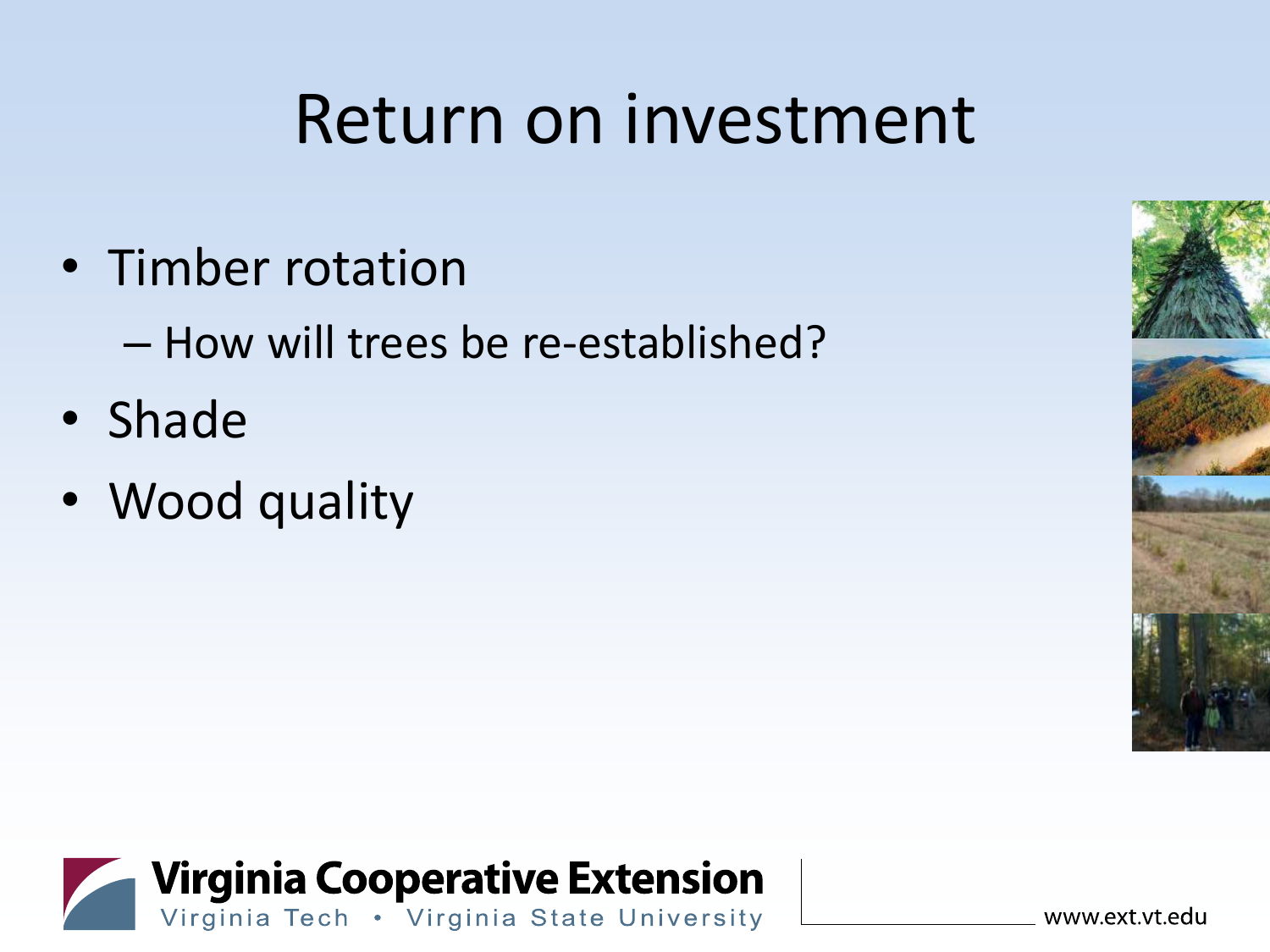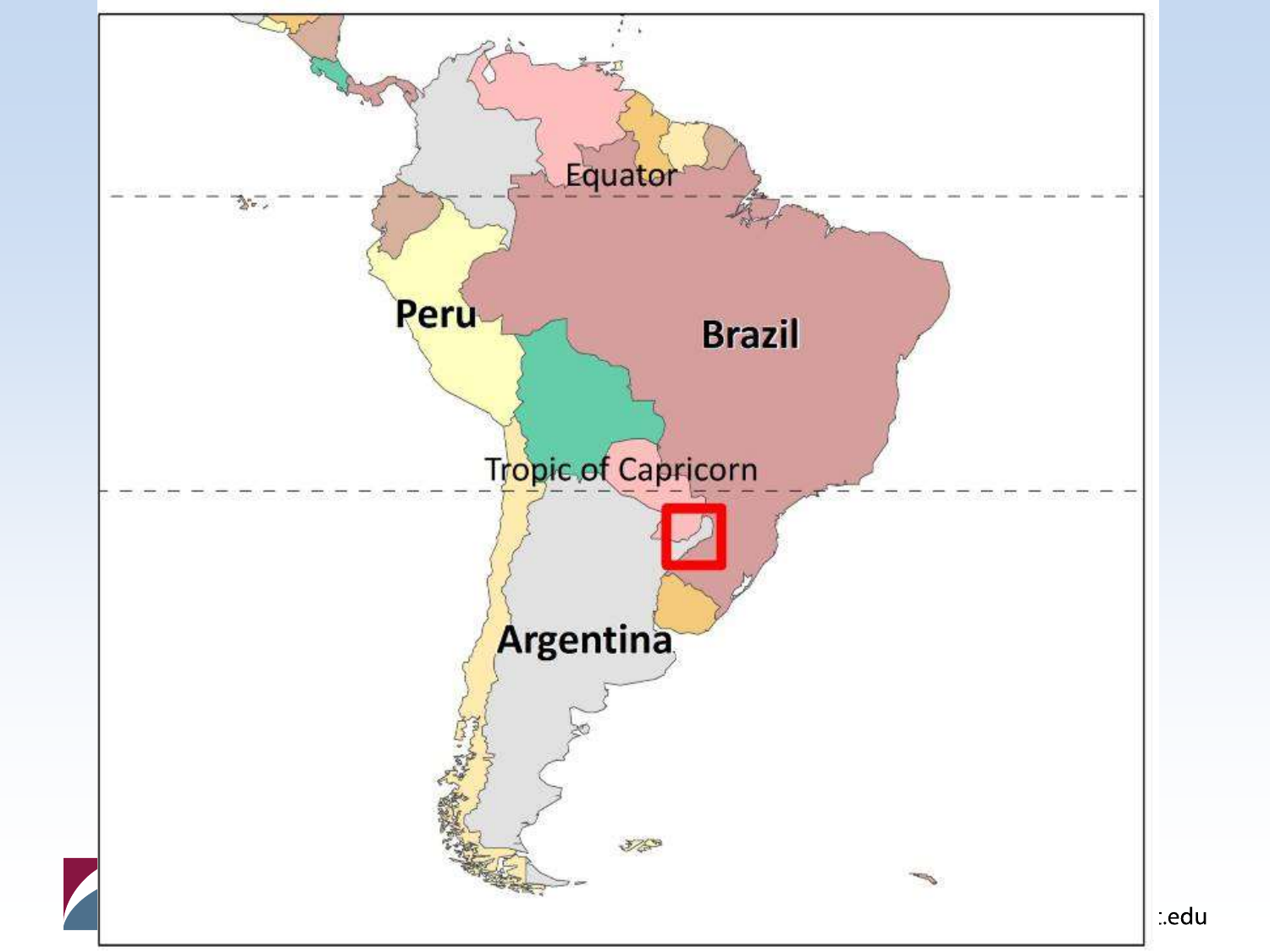

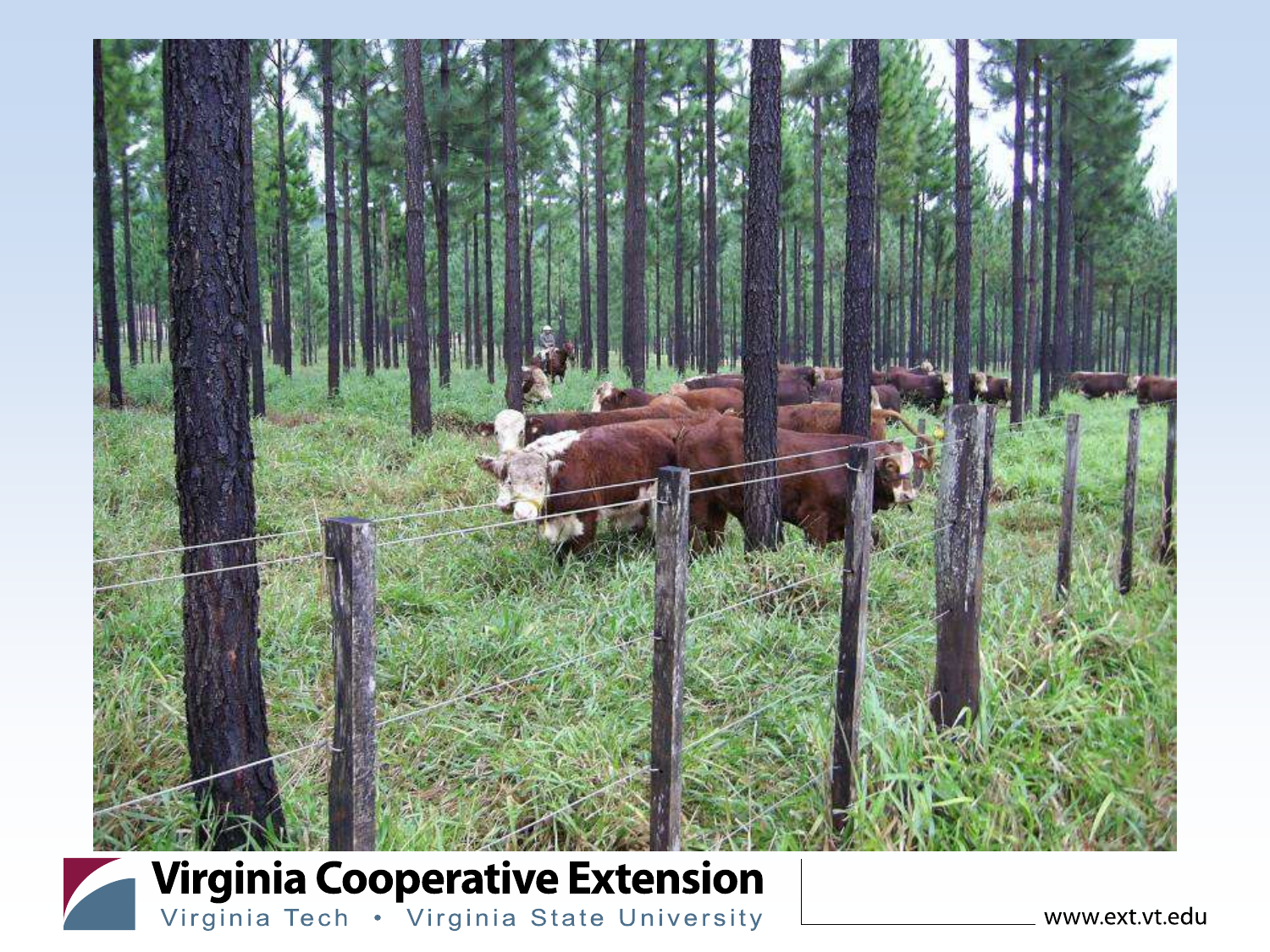



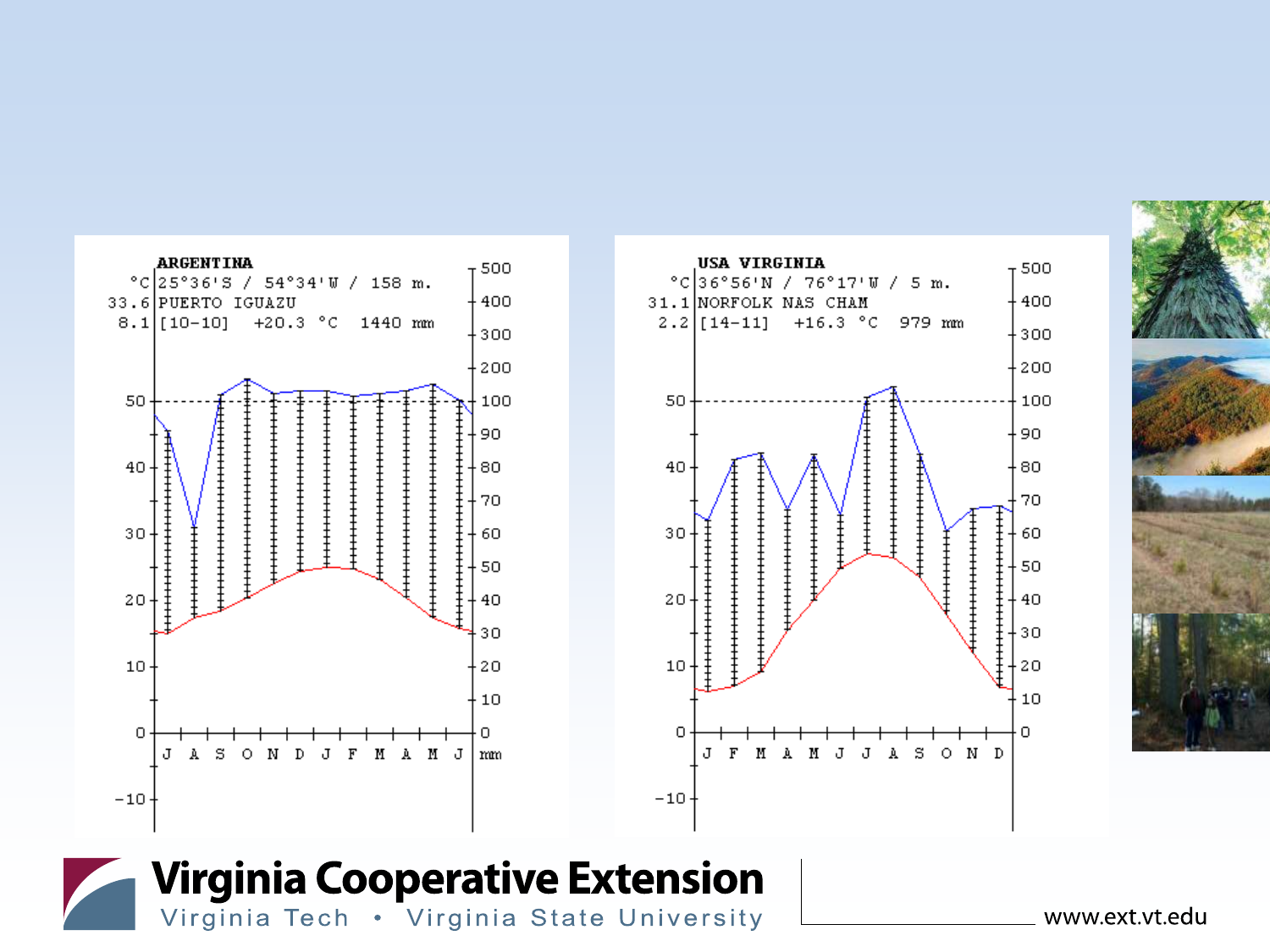#### Interviewed Farms

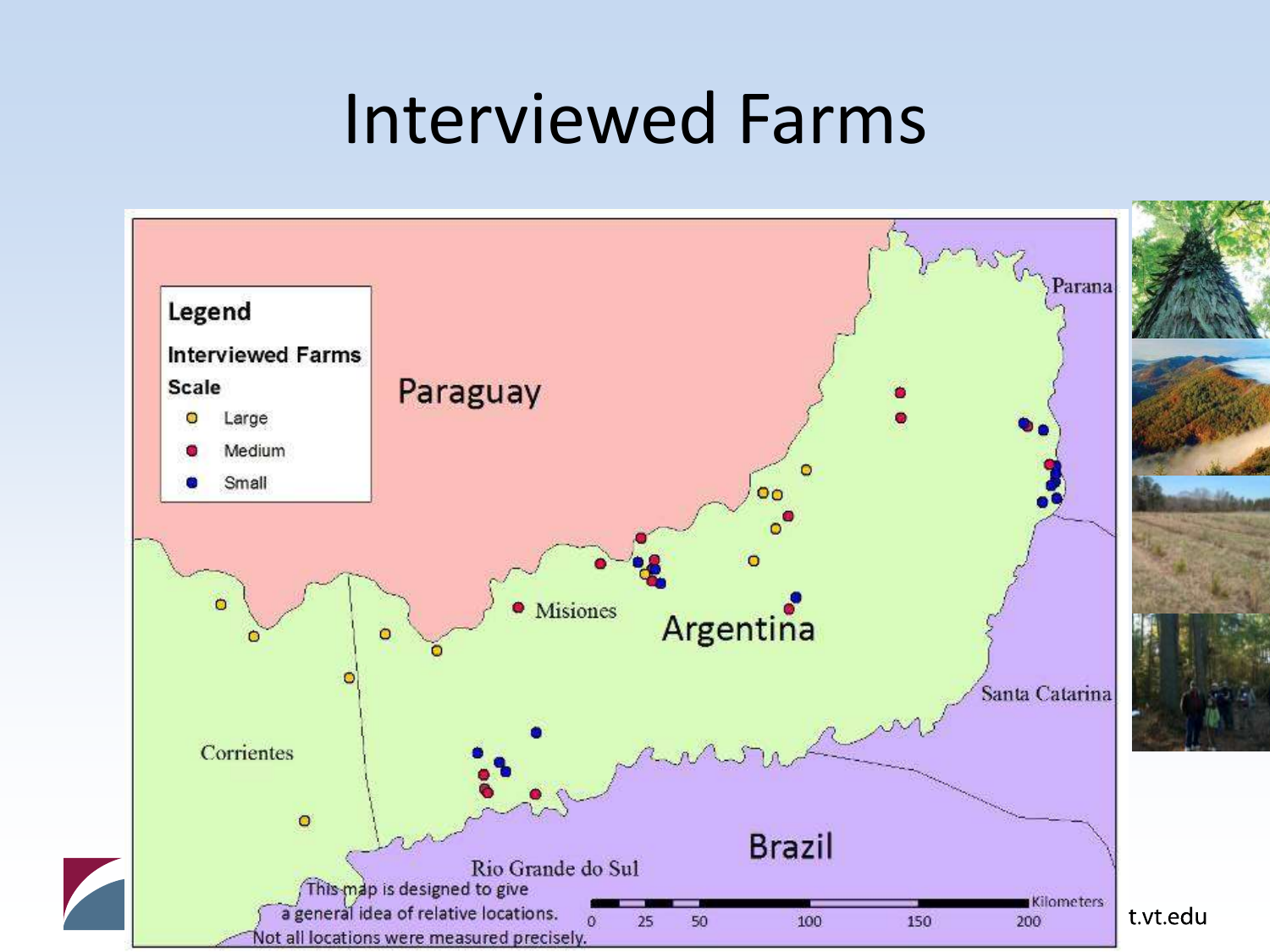## Average inputs / outputs

|              |            | <b>INPUTS</b> |                                    |                           |                   | <b>OUTPUTS</b> |                                |                           |
|--------------|------------|---------------|------------------------------------|---------------------------|-------------------|----------------|--------------------------------|---------------------------|
|              |            | Mean          | Mean<br><b>Discounted</b><br>Labor | Mean<br><b>Discounted</b> | <b>Mean Field</b> | Mean<br>Timber | Mean<br><b>Beef</b><br>Revenue | Equivalent<br><b>Milk</b> |
| Farm         |            | System        | (person-                           | Capital                   | Crops             | Revenue        | $($ pesos $/$                  | Revenue                   |
| <b>Scale</b> | System     | Area (ha)     | days/ha)                           | (pesos/ha)                | (pesos/ha)        | (pesos/ha)     | ha)                            | (pesos/ha)                |
| Small        | Silvopast. | 5.8           | 161                                | 4972                      | 1640              | 17511          | 2023                           | 3686                      |
|              | Pasture    | 9.0           | 94                                 | 1358                      | 2584              | $\overline{0}$ | 3579                           | 2916                      |
|              | Forestry   | 2.3           | 78                                 | 4513                      | $\theta$          | 13908          | $\overline{0}$                 | $\overline{0}$            |
| Med-<br>ium  | Silvopast. | 92.0          | 84                                 | 9148                      | 377               | 15357          | 6539                           | 40                        |
|              | Pasture    | 44.5          | 48                                 | 1714                      | 440               | $\overline{0}$ | 2904                           | 40                        |
|              | Forestry   | 33.5          | 38                                 | 5605                      | $\theta$          | 12913          | $\overline{0}$                 | $\overline{0}$            |
| Large        | Silvopast. | 1136.6        | 40                                 | 3829                      | $\mathbf 0$       | 8915           | 1925                           | $\mathbf 0$               |
|              | Pasture    | 331.6         | 55                                 | 2063                      | $\overline{0}$    | $\Omega$       | 5496                           | $\mathbf 0$               |
|              | Forestry   | 1265.0        | 71                                 | 8964                      | $\overline{0}$    | 38214          | $\overline{0}$                 | $\overline{0}$            |

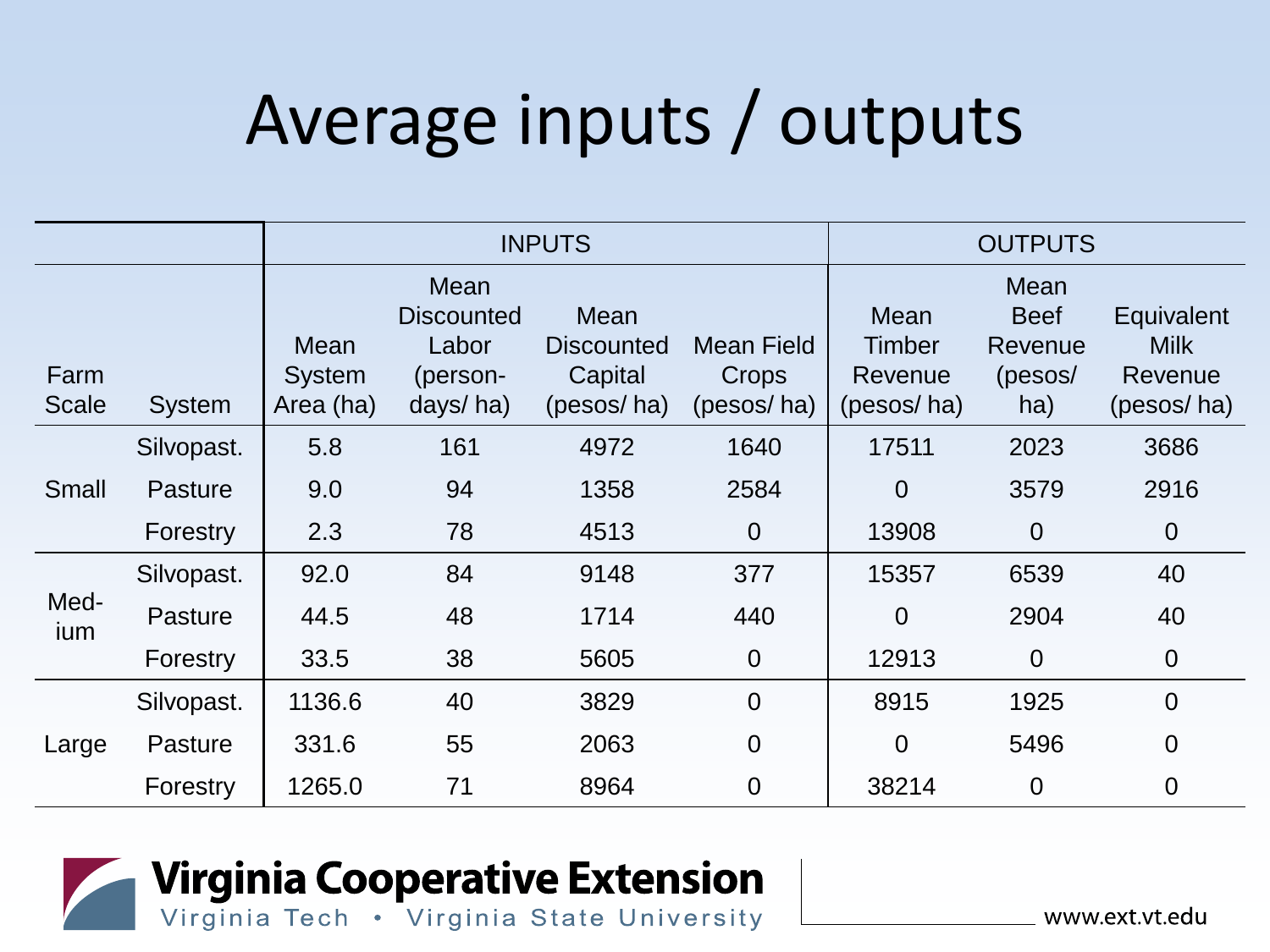## Average pure technical efficiency





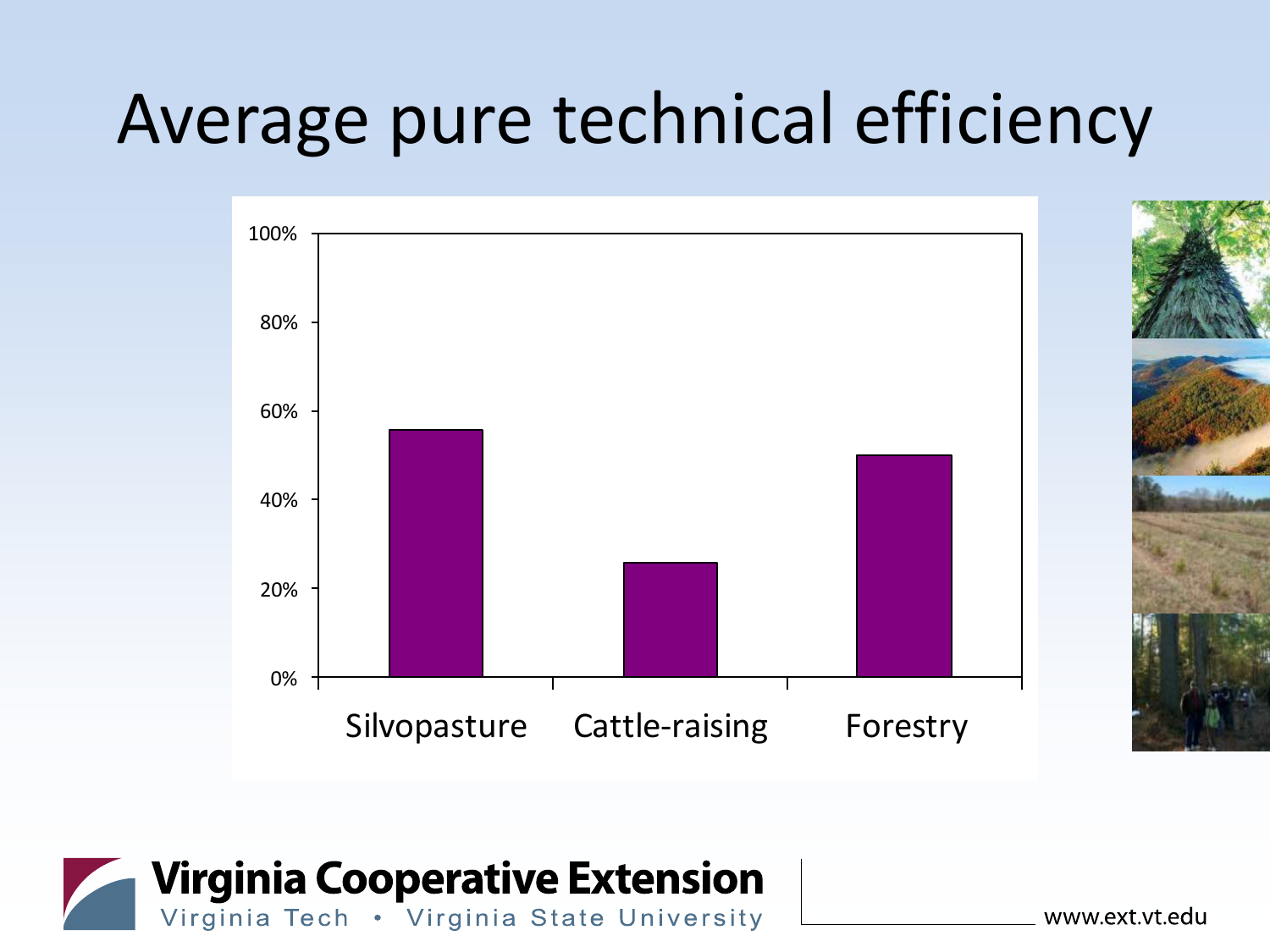